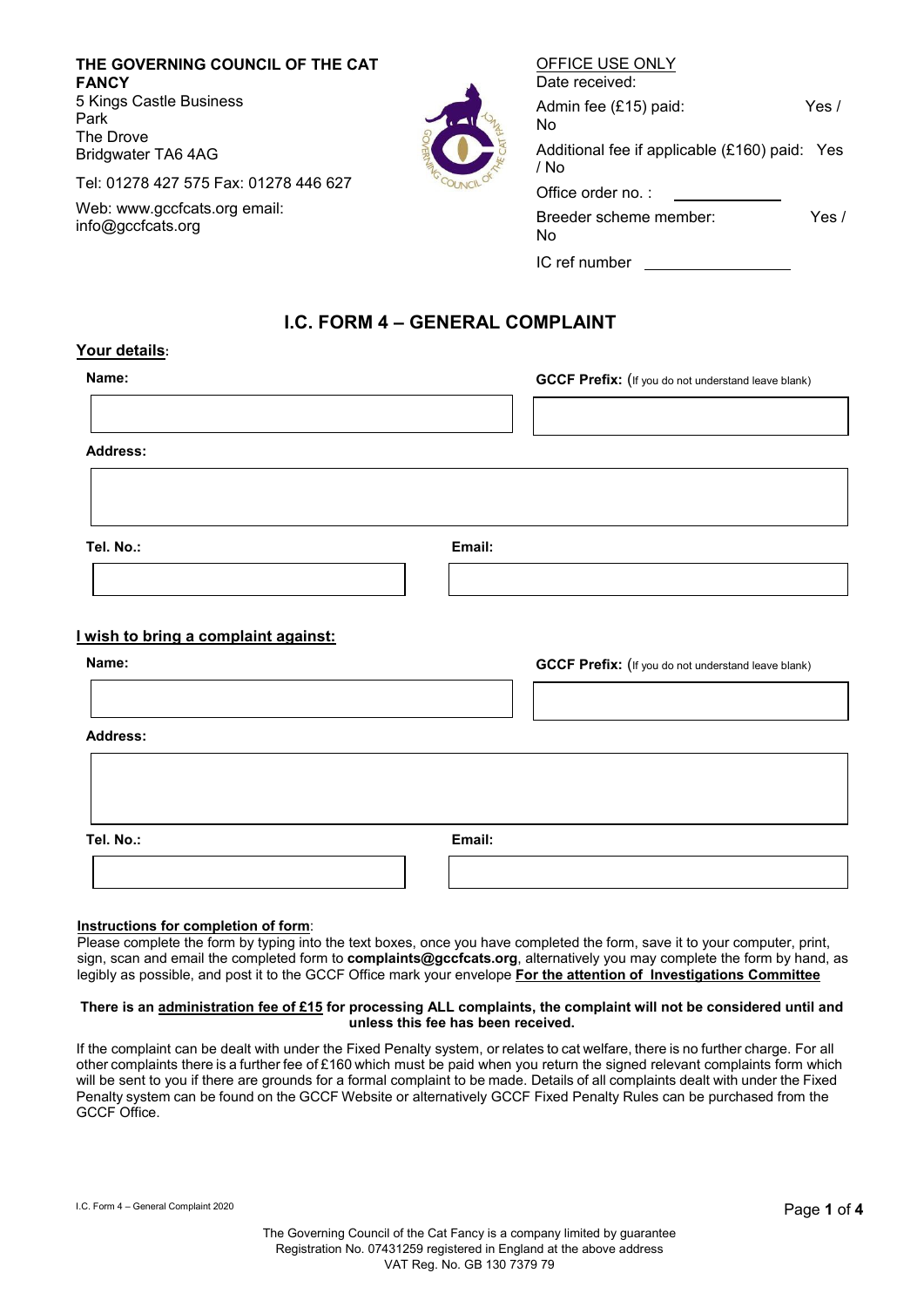## **FOR OFFICE USE ONLY**

**For breach of the following Rule/Byelaw**

## **DETAILS OF THE COMPLAINT:**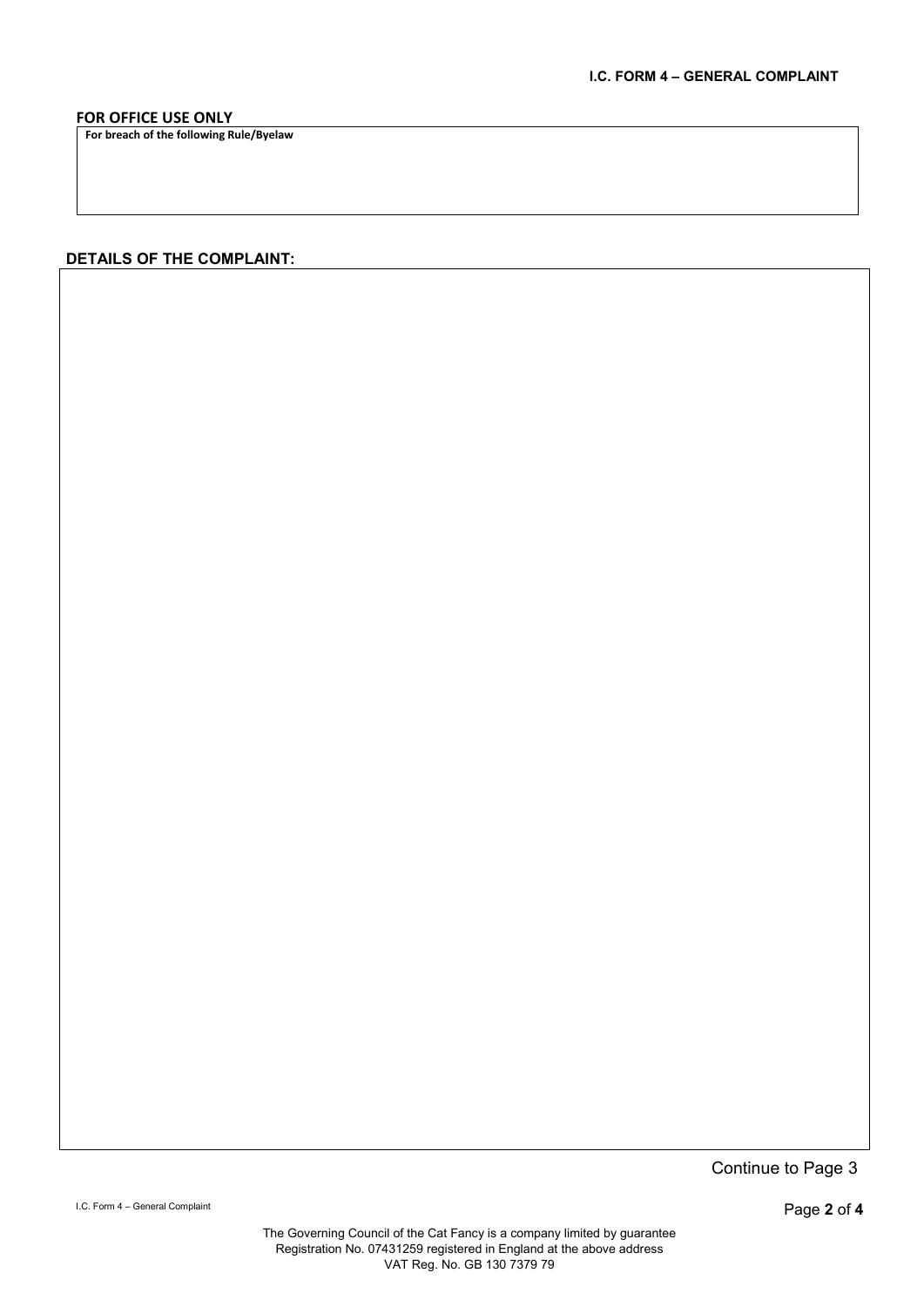**Continuation of Details of the Complaint:**